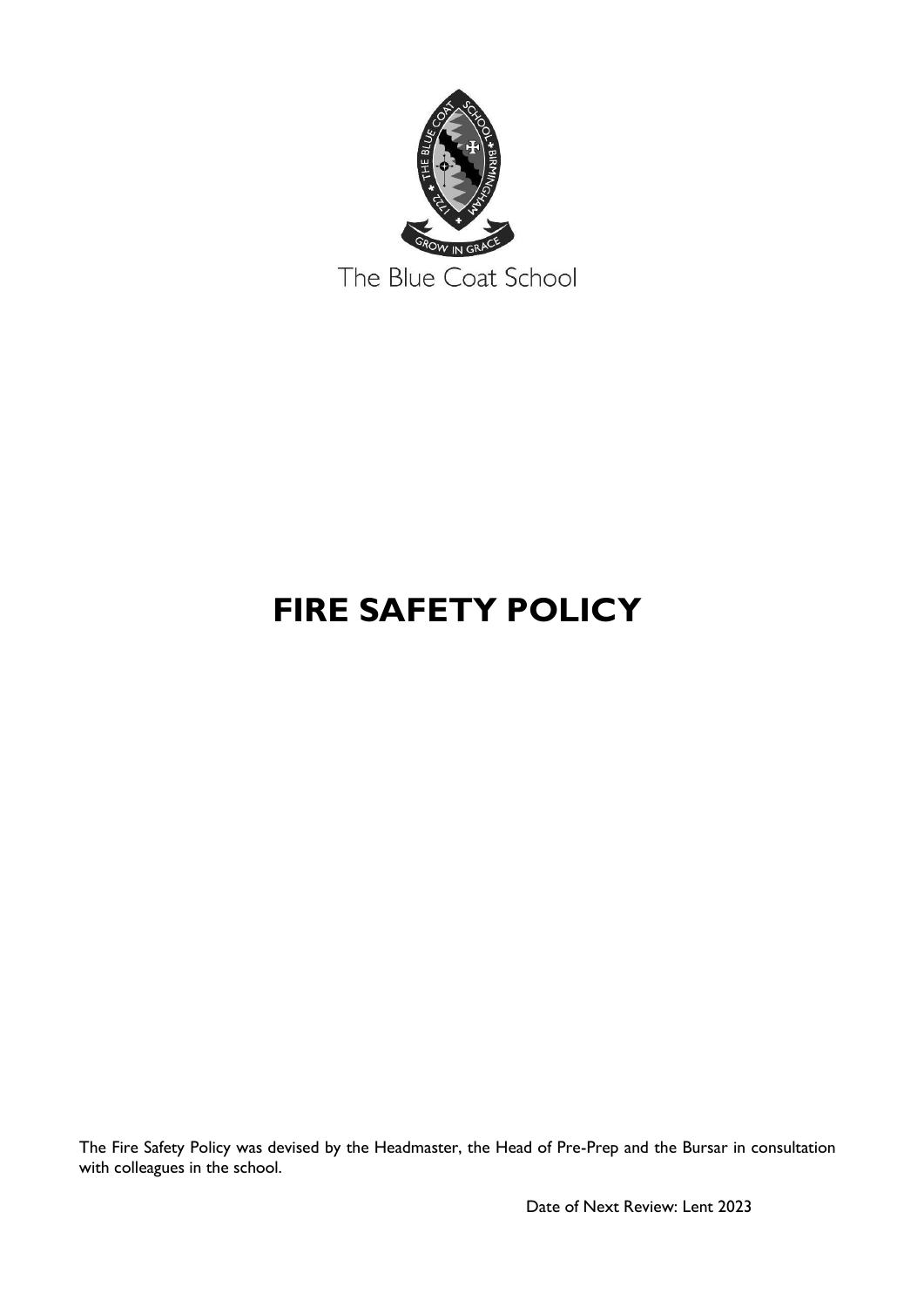# **FIRE SAFETY POLICY**

#### **CONTENTS**

- 1. Aims
- 2. Responsibilities
	- 2.2 The Bursar
	- 2.3 Senior Leadership Team
	- 2.4 Fire Marshals
	- 2.5 Members of Staff (General responsibilities)
	- 2.6 Members of Staff (Specific responsibilities)
	- 2.7 Supply Teachers, Activity Providers and Peripatetic Teachers
	- 2.8 Visitors to the School
- 3. Staff Training
- 4. Fire Detection Systems
- 5. Fire Fighting Equipment
- 6. Fire Alarm Tests
- 7. Fire Evacuation Tests
- 8. Fire Risk Assessment (including Dangerous Substances)
- 9. Maintenance and Inspection Procedures
- 10. Records
- 11. Basic Fire Safety Rules
- 12. Action to be taken upon discovering a fire
- 13. Action to be taken upon Fire Alarm Activation
- 14. Monitoring and Review

Appendix 1 Staff Training

Appendix 2 Action to be taken in the event of hearing a Fire Alarm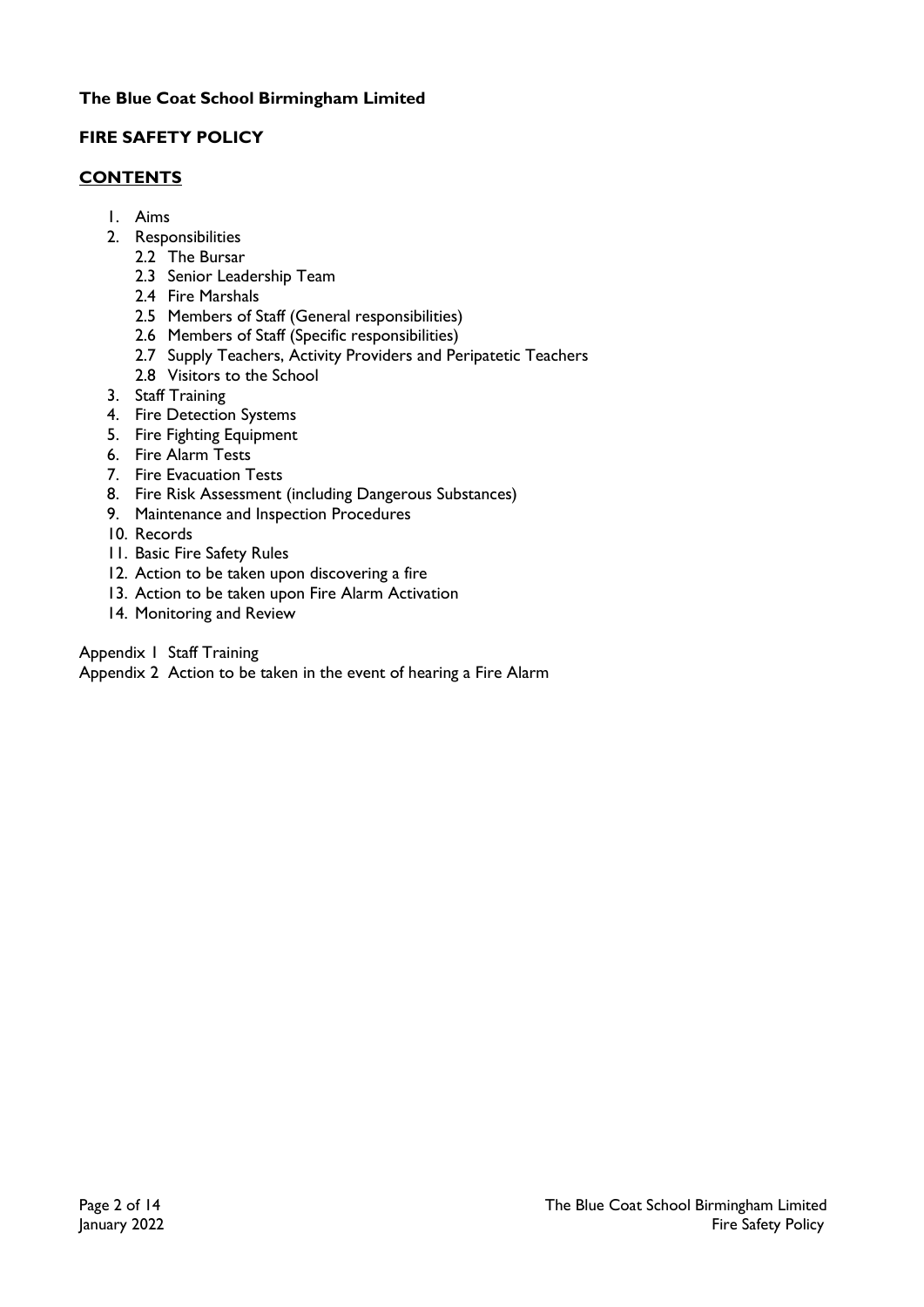# **1. AIMS**

# **1.1**

The Board of Governors of The Blue Coat School is totally committed to minimising the risk to life and to reducing the risk of injury by maintaining the physical fire safety of the school which includes the elimination or reduction of risks from dangerous substances. The Fire Safety Policy, procedures, Fire Risk Assessment and associated Risk Assessments are designed to help the school community to respond calmly and effectively in the event that fire breaks out in one of the school buildings at The Blue Coat School. The Blue Coat School complies with the requirements of the Regulatory Reform (Fire Safety) Order 2005. The School will comply with any statutory requirements resulting from a fire safety audit conducted by the Fire and Rescue Services.

# **1.2**

The Fire Safety Policy aims to:

- Ensure appropriate fire procedures are developed and implemented, and appropriate staff training provided, which is repeated periodically;
- Ensure the safety of staff or anyone else legally on the school premises;
- Ensure fire drills are carried out and emergency services are contacted when necessary;
- Ensure one or more competent persons (with sufficient training, experience and knowledge) are appointed to assist in taking preventative and protective measures (including firefighting and evacuation);
- Ensure a suitable system for the provision and maintenance of clear emergency routes and exits (with doors normally opening in the direction of escape), signs, notices, emergency lighting where required, fire detectors, alarms and extinguishers. The maintenance of which will be by a "competent person" (ISO9001 certified or BAFE approved).
- Ensure staff and others working on the school site are provided with fire safety information.

# **1.3**

The Blue Coat School Fire Safety Policy applies to all staff, visitors, contractors and children in the school including those in the Early Years Foundation Stage (Nursery and Reception). It should be read in conjunction with other related whole school policies including: Emergency Evacuation: Personal Emergency Evacuation Plans (PEEPs), Health and Safety, and Safeguarding and Child Protection.

# **1.4**

The Blue Coat School Fire Safety Policy is available for all to view on the school website and in Main Reception, and the Pre-Prep Office. It is also available for staff on the staff intranet.

# **2. RESPONSIBILITIES**

# **2.1**

The overall responsibility for all aspects of fire safety rests jointly with the Board of Governors and the Headmaster. However, oversight of all the policies and protocols established within the school and responsibility for the day-to-day management of fire safety lies with the Bursar. Currently, the Bursar and the Estates and Compliance Manager are trained to be the competent person and as such are responsible for assisting in taking preventive and protective measures including firefighting and evacuation. Records of their training are maintained by the Bursar who also ensures that this is updated at three-yearly intervals.

# **2.2 The Bursar**

The responsibilities of the Bursar are to:

- Ensure that the premises and any facilities, equipment and devices are subject to a suitable system of maintenance, and to ensure that they remain in an efficient state of repair and that they are in full working order.
- Ensure that appropriate and current certificates are kept for the installation and maintenance of firefighting systems and equipment.
- Appoint appropriately qualified people to assist in undertaking preventative and protective measures as required.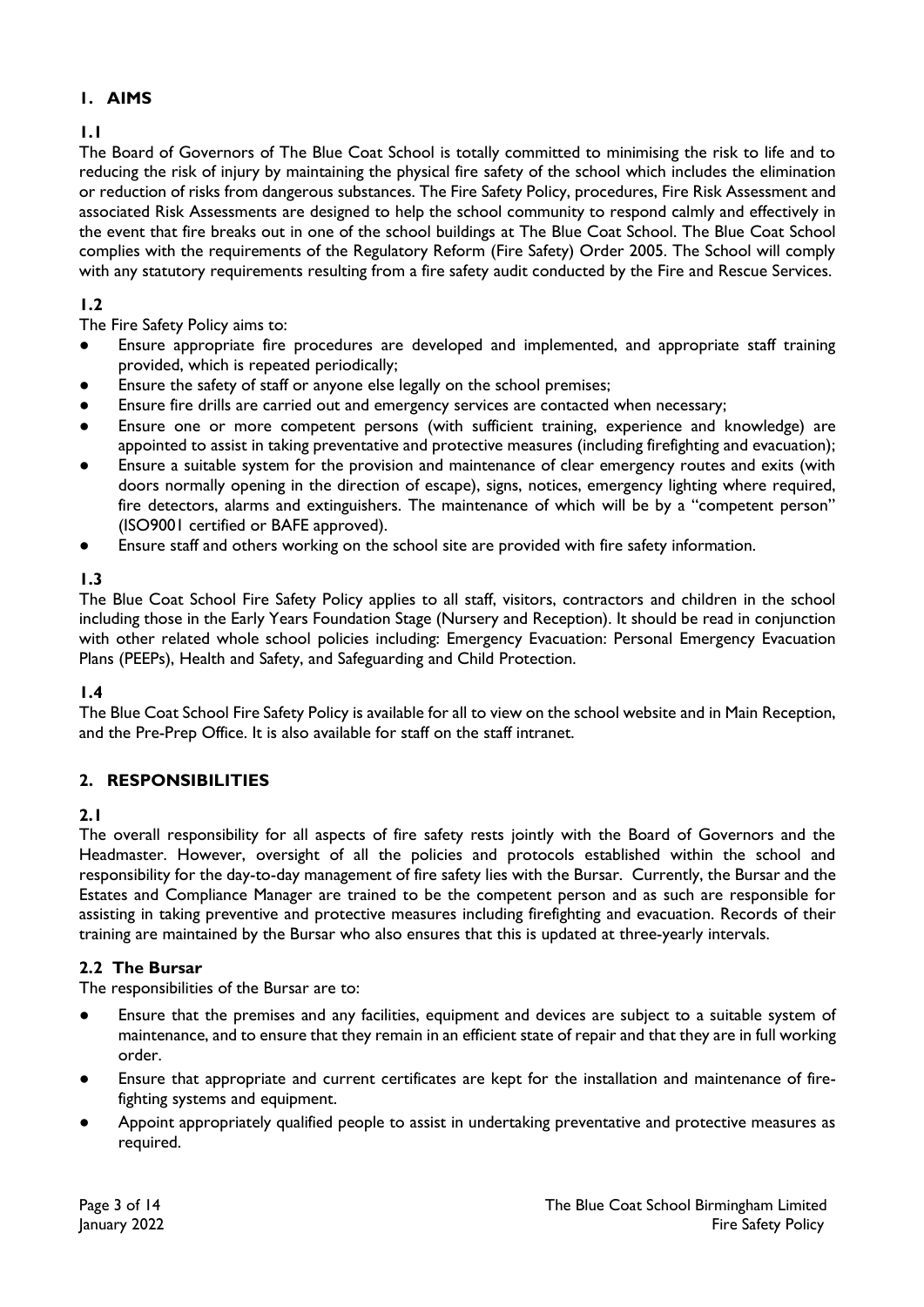- Ensure that Fire Risk Assessments are regularly reviewed and updated and that records of Fire Risk Assessments are filed in the Bursar's Office.
- Ensure that Fire Procedures and Risk Assessments are reviewed when buildings are altered or extended and for any new buildings.
- Maintain records regarding staff training in fire safety procedures.
- Ensure that a Personal Emergency Evacuation Plan (PEEP) is prepared for adults and children as and when necessary and that those concerned are aware of the PEEP together with any other relevant staff.
- Co-ordinate and record Fire Evacuation Tests and liaise with staff to review and improve procedures.
- Ensure that current Fire Evacuation Notices with exit routes clearly marked are displayed in each classroom and in all areas of the school, that these are checked regularly and that records are maintained of all such checks.
- Ensure that accurate records are maintained in respect of all matters relating to fire safety as detailed in Section 10.

# **2.3 Senior Leadership Team**

# **2.3.1**

The Senior Leadership Team is responsible for the administration of evacuation planning for the various school buildings, in conjunction with the Bursar. They should also ensure that procedures are in place for the safe evacuation of persons, including those with disabilities, and visitors/contractors.

# **2.3.2**

In the event of the fire alarm activating, the Bursar or Estates and Compliance Manager will be responsible for identifying the zone which has resulted in the activation and any subsequent investigations. In the absence of the Bursar and Estates and Compliance Manager, a member of the Senior Leadership Team (SLT) will take on this responsibility. 'Action Cards' identifying immediate actions to be taken have been issued to members of the SLT and a copy is also available adjacent to every fire panel.

#### **2.4 Fire Marshals**

Fire Marshals are trained to assist with the safe evacuation of buildings in the event of a fire alarm evacuation. The Bursar is responsible for ensuring that Fire Marshal training records are maintained, and that training is renewed annually. The Bursar is responsible for the deployment of Fire Marshals across the campus to ensure adequate provision. A list of Fire Marshals and training dates is set out in Appendix 1.

# **2.5 Members of Staff (General Responsibilities)**

# **2.5.1**

It is the responsibility of all members of staff to be aware of the Fire Safety Policy and any other related policies and procedures. Staff are responsible for ensuring that Fire Exits are kept clear at all times. All new members of staff are made aware of these policies and procedures as part of their induction process. Training in fire safety awareness is provided annually.

# **2.5.2**

The Board of Governors requires all members of staff to co-operate in complying with the fire safety procedures within the school. In the case of staff directly responsible for pupils these include:

- Ensuring that the pupils for whom they are responsible are escorted safely out of the buildings by the designated or quickest available safe route in an orderly fashion in the event of the fire alarm being sounded or a fire being detected. For all but the very youngest pupils this should be done in silence.
- Ensuring that all the pupils for whom they are responsible are accounted for.
- Ensuring that information about any pupil who cannot be accounted for is passed immediately to the Bursar or a senior member of staff together with any details about the possible location of the missing pupil.
- Staff who are not working with pupils at the time of a fire evacuation should assist with the evacuation if practical and safe to do so.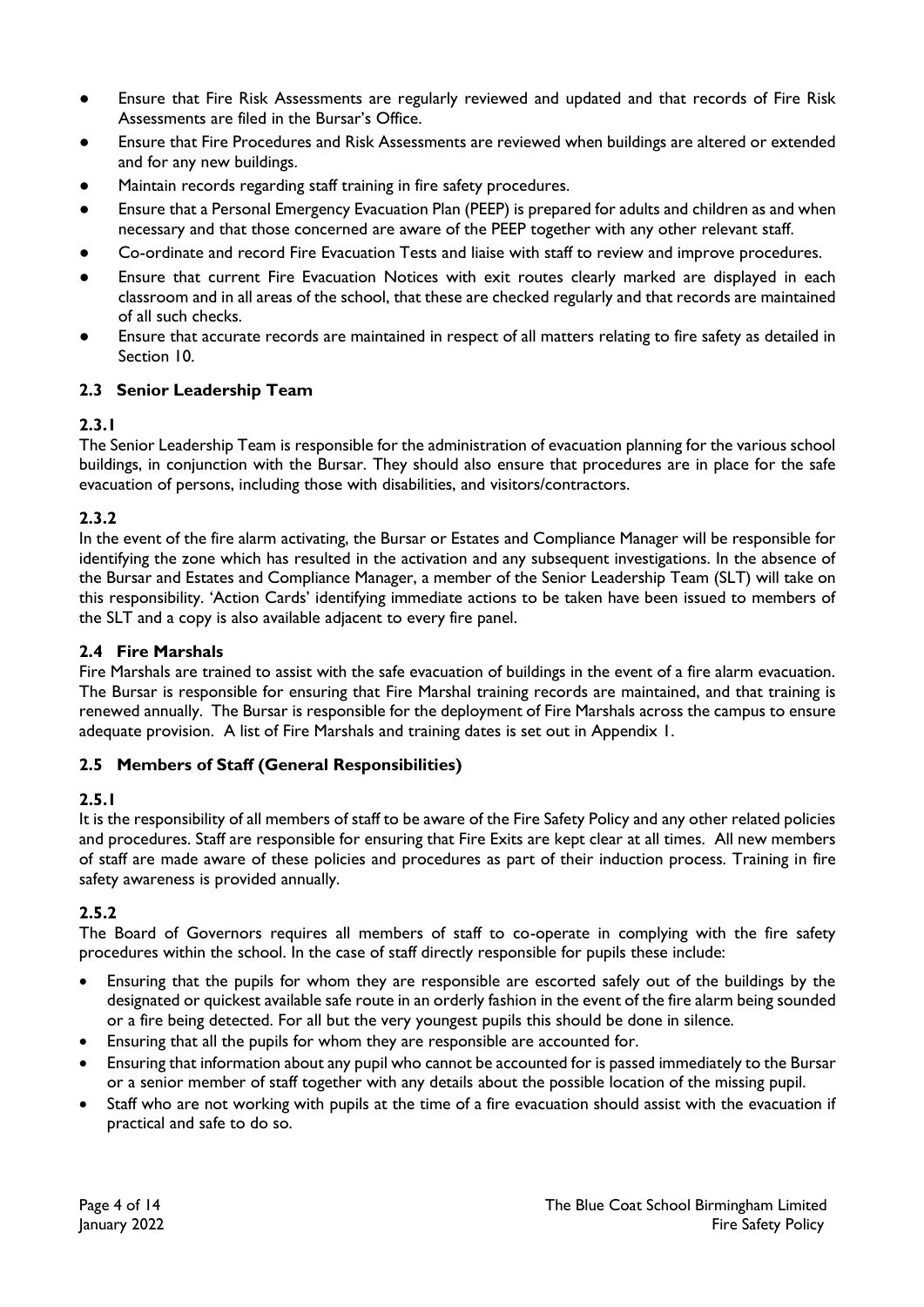# **2.5.3**

Members of staff co-ordinating events such as school productions and concerts must ensure that visitors are informed about the procedures to follow in the event of a fire.

# **2.5.4**

Each member of staff is responsible for liaising with the School Matron and the Bursar to devise a PEEP should he or she require one for him or herself or for a child for whom he or she is responsible.

# **2.6 Members of Staff (Specific Responsibilities)**

# **2.6.1 Pre-Prep**

# **2.6.1.1**

Teachers are responsible for ensuring that they are know which children are in School during the arrival period before the register is officially taken in the mornings. In the event of a fire evacuation during this period the normal evacuation procedures are followed as set out in Appendix 2.

# **2.6.1.2**

Pre-Prep staff are responsible for ensuring that the register is taken by 8.40 am. This will normally be the Class Teachers. Class Teachers in Pre-Prep are also responsible for ensuring that the laminated red card with the class list is completed each day, indicating absences and that this is taken with the class when the children leave the classroom. Class Teachers should ensure that specialist teachers taking weekly lessons such as Music, PE and Swimming are given the laminated cards with the names of the children who are present correctly marked. Class Teachers should ensure that the laminated cards are taken to assembly and lunch. The member of staff who is responsible for the children must take the red laminated card with them during a fire evacuation to check for any missing children against the list. In the event of an evacuation, a member of staff will also bring the Fire folder from the Viney building. The procedures set out in Appendix 2 are followed for a fire evacuation.

# **2.6.1.3**

Pre-Prep Aftercare staff are responsible for ensuring that any children attending Aftercare are signed into Aftercare either in The Annexe or the Pre-Prep Gym and also for ensuring that they are signed out of Aftercare. Children will be signed out of Aftercare by staff during the COVID-19 restrictions as parents/carers will not be allowed in the buildings. In the event of a fire evacuation during Aftercare, the procedures set out in Appendix 2 are followed.

# **2.6.1.4**

The Pre-Prep secretary or a senior member of staff will ensure that all staff members and visitors are accounted for.

# **2.6.2 Prep**

# **2.6.2.1**

Year Group staff are responsible for ensuring that children are signed in on arrival in the Year Group dropoff area in the morning and also that they are signed out when they leave for the day. They are also responsible for ensuring that they have the absentee lists, team sheets, activity lists and any other records of children off premises at the end of the school day.

# **2.6.2.2**

Form registers are taken electronically. In the event of an evacuation, a member of staff will bring the Fire folder from the Viney building. This contains Form lists which are given to Prep Teachers so that they can account for the children. The absence list is also brought out to enable staff to account for any missing children. The procedures set out in Appendix 2 are followed for a fire evacuation.

# **2.6.2.3**

The Head of Prep or another a senior member of staff will ensure that all staff members and visitors are accounted for.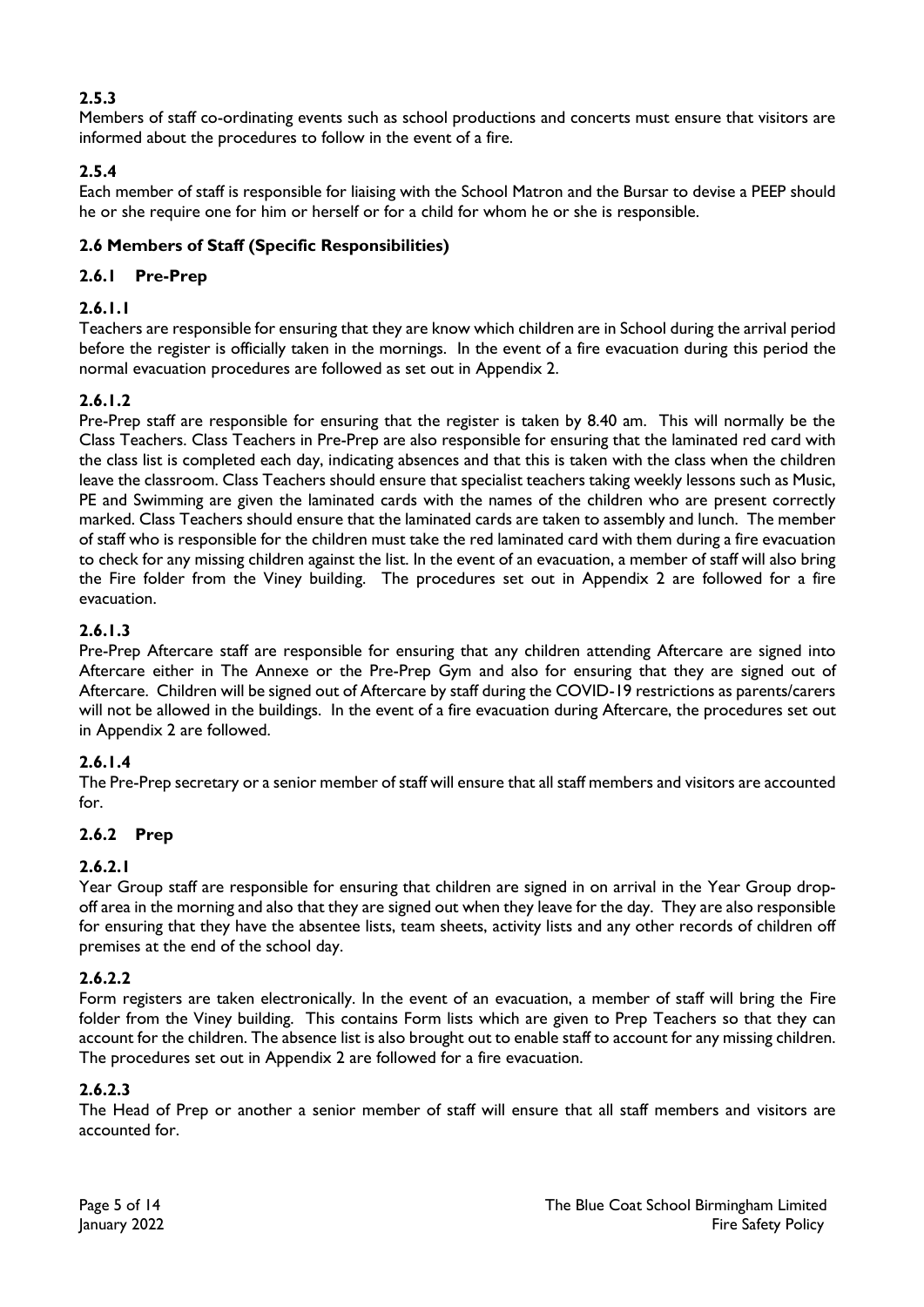# **2.6.3 Breakfast Club**

# **2.6.3.1**

The member of staff on duty for Breakfast Club is responsible for ensuring that all the children are signed in for Breakfast Club by parents. In the event of a fire evacuation during Breakfast Club, the member of staff on duty is responsible for escorting the children from the Dining Hall to the Assembly Point and for checking that they are all present and accounted for.

#### **2.6.4 Supply Teachers, Activity Providers and Peripatetic Staff**

#### **2.6.4.1**

It is the responsibility of supply teachers, activity providers, visiting music teachers and any other peripatetic staff to ensure that they are familiar with the fire procedures and the fire evacuation routes and exits. They are responsible for ensuring that any children under their direct supervision are escorted to the Assembly Point in the event of an emergency evacuation. If there are any children in their care and under their supervision are not accounted for then they must report this to the senior member of staff co-ordinating the evacuation.

#### **2.6.5 Visitors to the School**

#### **2.6.5.1**

Written instructions regarding the procedures to follow in the event of a fire are on the Visitors' Badges given to visitors who are booked in at Reception. All visitors are to be verbally notified of these instructions.

#### **3. STAFF TRAINING**

#### **3.1**

All staff receive appropriate training for their roles and responsibilities. All new members of staff are made aware of these policies and procedures as part of their induction process. Training is provided for staff as appropriate. Refresher training is provided regularly.

#### **4. FIRE DETECTION SYSTEMS**

#### **4.1**

The Blue Coat School is made up of a number of separate buildings. Fire detection systems are located in different areas as follows:

- Chapel
- House 1 St Philip's / St George's
- House 2 St Monica's / St Margaret's
- House  $3 -$  The Hub
- House 4 Pre-Prep (All Saints)
- House 5 Pre-Prep (St Martin's)
- The Annexe
- The Bubble
- **Viney Building**
- **Sports Centre**
- Prep teaching blocks including the Centenary Building, Bissell Building and Saville Music Centre.
- **Pavilion**

# **4.2**

If a fire detector is activated, the sirens will sound throughout the school, other than the alarm system in the Pavilion and Sports Centre and The Bubble, which have stand-alone systems.

# **4.3**

The Estates and Compliance Manager is responsible for ensuring that the fire detection systems are maintained and that maintenance checks occur and are documented. Records of these checks are kept electronically together with service documents at each fire alarm panel. A checklist is provided to the Bursar outlining that the check has been completed and any required remedial actions. The Bursar is responsible for devising an Action Plan as and when required, and for annotating this as remedial actions are completed.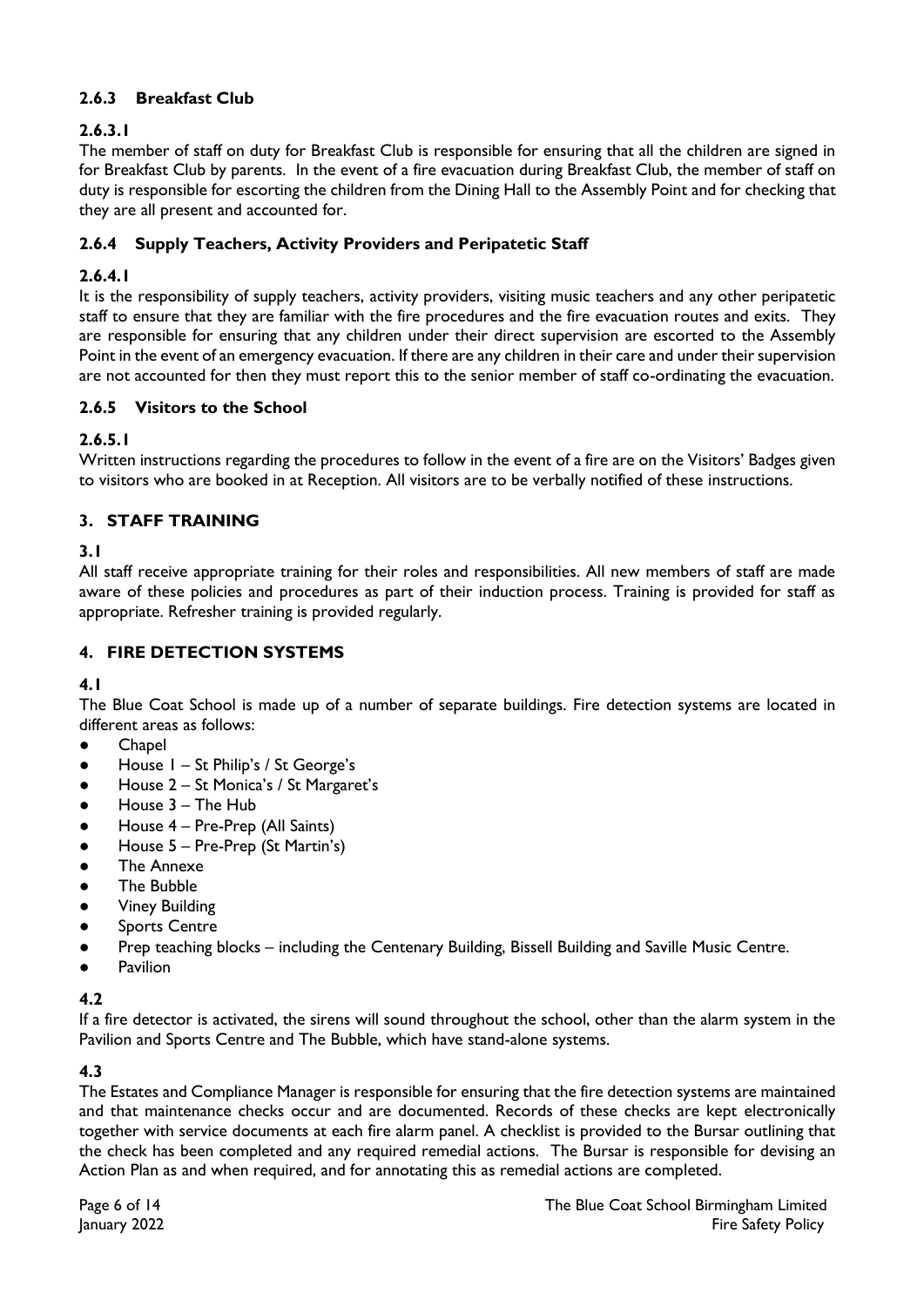# **5. FIRE FIGHTING EQUIPMENT**

# **5.1**

All Fire Extinguishers are maintained on an annual basis by a person who is qualified to British Approvals for Fire Equipment (BAFE) standards. It is the responsibility of the Bursar to ensure that this occurs, and to record the inspection. Records of all such tests are kept electronically and in the Bursar's Office.

# **5.2**

All staff should familiarise themselves with the locations of the fire action points and the fire extinguishers and the limitations of each type of extinguisher. Training is provided for Fire Marshals which includes how and which fire extinguishers to use. At no point should Fire Marshals put themselves in immediate danger and should only use an extinguisher if completely confident on how to do so.

# **6. FIRE ALARM TESTS**

# **6.1**

Every week the fire alarms will be tested in each building. The test will be undertaken by the maintenance staff. The alarms will be tested by activating a separate activation point each week. The purpose of this test is to ensure that the alarms can be heard from all areas in the school and that each of the activation points are working correctly. These tests are recorded, and any remedial actions are taken and recorded.

# **6.2**

The fire alarm test will occur at a specified time each week. All staff and children should remain in the classrooms or place of work and should **NOT** evacuate the building unless the alarm bell rings continuously.

# **6.3**

It is the responsibility of all members of staff to advise the Bursar if the alarm cannot be adequately heard from their location in the school buildings.

# **6.4**

It is the responsibility of the Bursar to ensure that all the alarms can be adequately heard and maintain a record of the weekly alarm tests and any actions arising. Records of these checks are kept electronically.

# **7. FIRE EVACUATION TESTS**

# **7.1**

Fire evacuation practice tests will be performed across the campus at least at termly intervals. The Bursar will liaise with the teachers to check that all staff and children are accounted for.

# **7.2**

The Bursar will record details of the test including date, time, time taken to evacuate the buildings and any observations made. The Bursar will evaluate the test and take any actions necessary, informing staff accordingly where relevant to improving practice. Records of fire evacuation tests are kept in the Bursar's Office and electronically.

# **8. FIRE RISK ASSESSMENT (INCLUDING DANGEROUS SUBSTANCES)**

# **8.1**

The Bursar will ensure that a Fire Risk Assessment is carried out annually and at the point of any substantial changes to buildings. This will determine any hazards that exist within the school, identify those at risk from hazards and determine the action to be taken to reduce the risk or remove the hazard. Hazards include dangerous substances. An Action Plan is devised as part of any such Fire Risk Assessment and remedial actions are implemented. A record of Fire Risk Assessments and ensuing Action Plans and their reviews is kept in the Bursar's Office and electronically.

# **8.2**

All members of staff have a responsibility to advise the Bursar immediately of any potential hazard in the school. Details about what to do in the event of a bomb threat or the discovery of a suspect package are set out in Appendix 3.

Page 7 of 14 The Blue Coat School Birmingham Limited anuary 2022 and the Safety Policy of the Safety Policy of the Safety Policy of the Safety Policy of the Safety Policy of the Safety Policy of the Safety Policy of the Safety Policy of the Safety Policy of the Safety Policy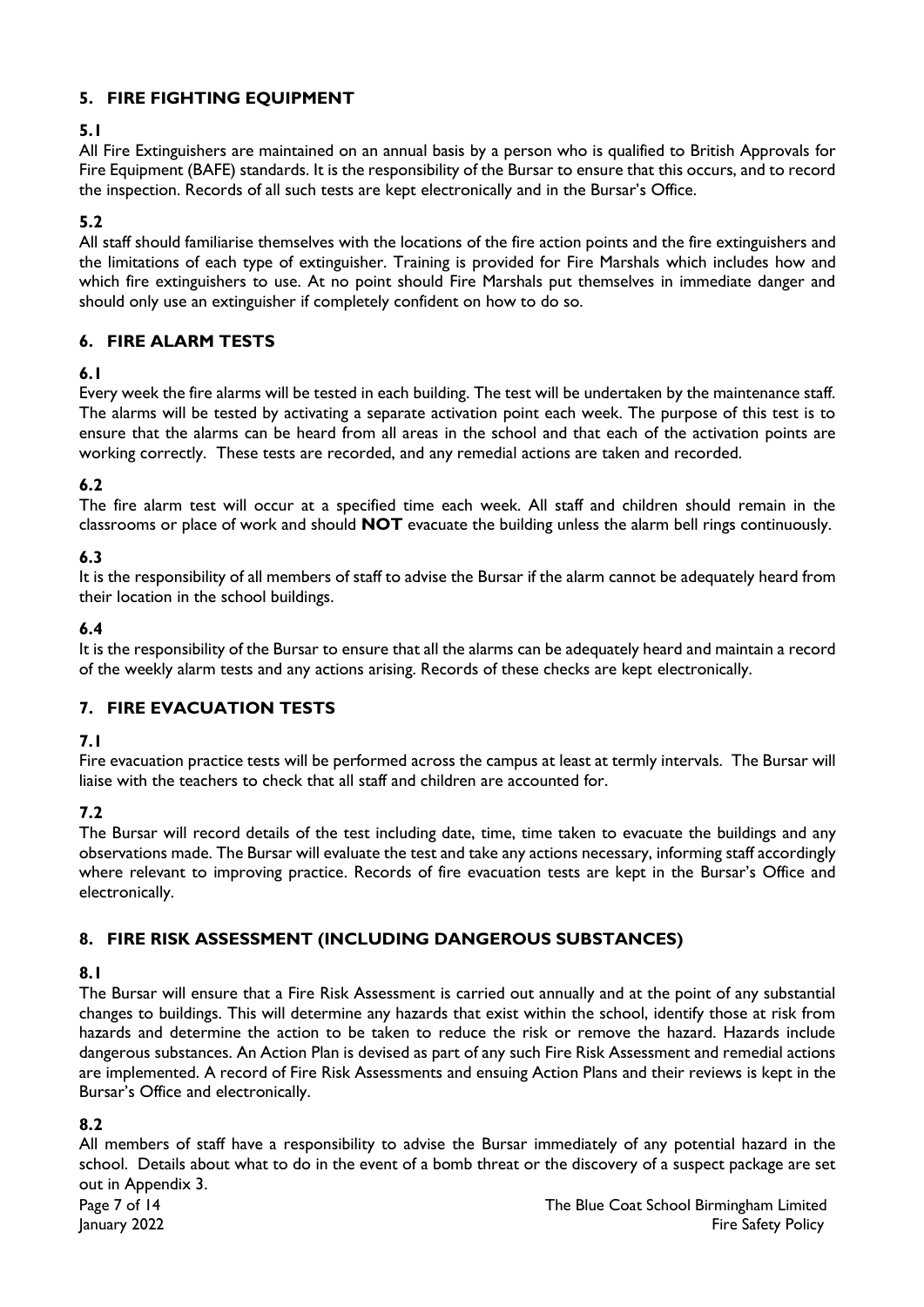# **9. MAINTENANCE & INSPECTION PROCEDURES**

# **9.1**

In addition to the Fire System maintenance procedures detailed above, the Estates team conducts regular inspections of the following:

- Emergency escape routes and exits are clear (weekly);
- Signs and notices (weekly);
- Fire call point activation (weekly);
- Fire extinguishers (weekly);
- Emergency lighting (monthly).

Records of all these checks are maintained and are filed electronically. The Bursar ensures that any necessary action is taken and records these actions and their outcomes.

# **10. RECORDS**

#### **10.1**

The Bursar maintains accurate and current records of the following, which are filed electronically:

- Fire risk assessments conducted at least annually with an associated Action Plan, annotated as any remedial actions are completed and a Fire Risk assessment review.
- Fire risk assessments and updated fire procedures following the alteration or extension of any buildings or following the construction of any new buildings.
- The Fire Policy ensuring that this is reviewed at least annually.
- Fire procedures and arrangements and any changes in these due to specific circumstances.
- Training records for the competent persons, fire marshals and for all other staff including dates for renewals.
- Records of weekly inspections of emergency escape routes.
- Records of weekly inspections of signage and notices.
- Records of all fire evacuation tests and any remedial actions.
- Records of weekly checks of fire alarm activations.
- Records of checks of Fire Evacuation notices.
- Certificates for the installation and records of maintenance of all fire-fighting systems and equipment including extinguishers, call points and alarms, detectors and emergency lighting with associated Action Plans which are annotated as actions are completed.

# **11. BASIC FIRE SAFETY RULES**

# **11.1**

All staff are expected to comply with the following basic fire safety rules:

- Combustible materials such as cardboard boxes and packaging materials should not be kept about the school unless they are required, for example for making scenery in school plays or for art purposes. When such materials are not in use, they should be kept in a designated storage area.
- All other paper and card are stored as reasonably practicable and in a manner which minimises the risk of fire and which does not obstruct fire escape routes. Waste paper and card is placed in recycling bins in classrooms and other designated areas. These bins are emptied on a regular basis.
- Corridors, stairways, entrances and exits should be kept clear and, in particular, kept free of combustible materials. Stairways and corridors which form part of the escape routes should always be kept clear.
- Fire doors must not be wedged open.
- Classroom displays and work displayed in corridors should be set up with care.
- Waste paper bins should be made of non-combustible materials. Waste paper should not be left lying around.
- Rooms containing hazardous materials should be kept securely locked.
- Boiler rooms must be kept clean, clear and locked.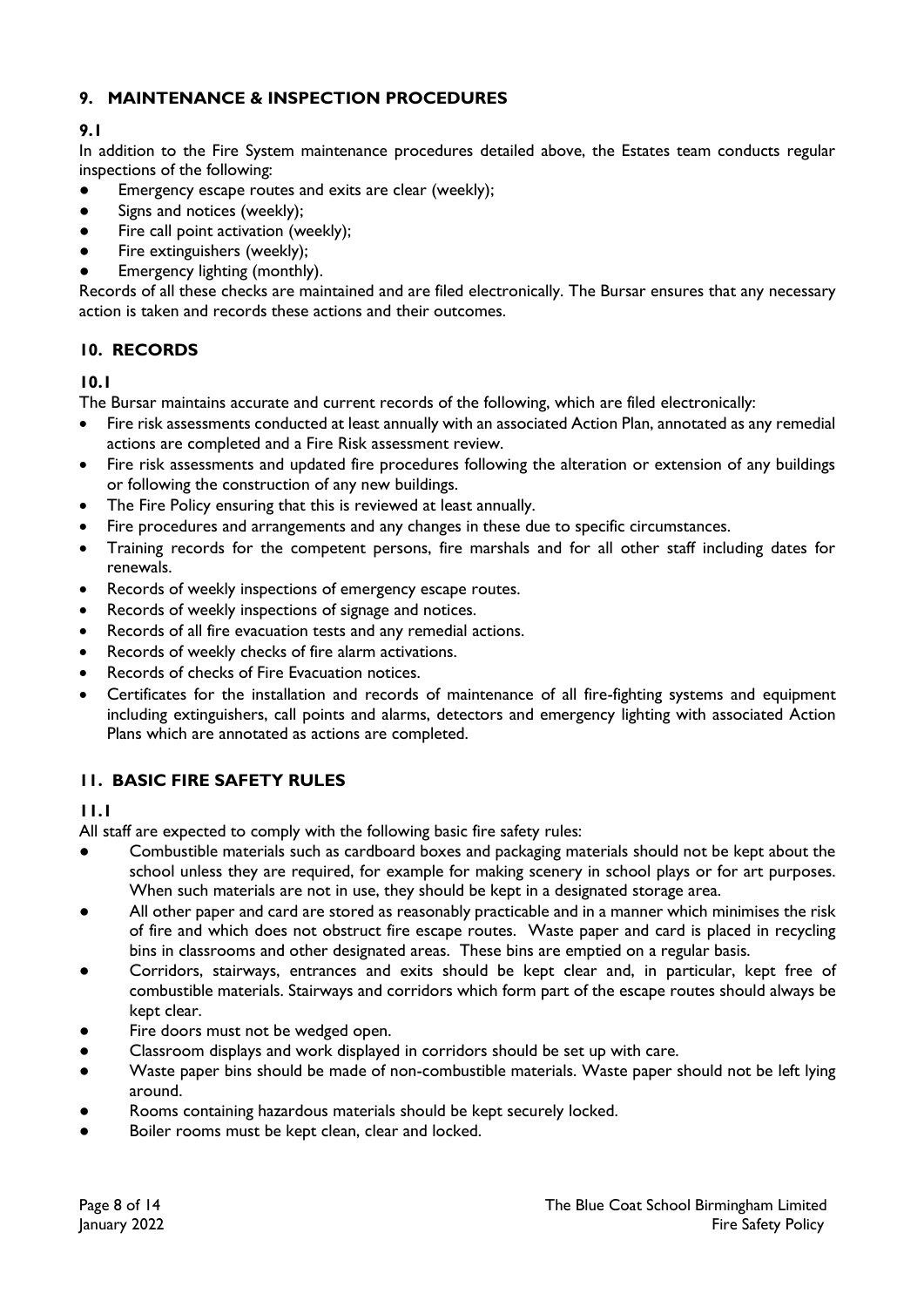- Electrical equipment must be used properly and kept in a safe working order. Portable Appliance Test (PAT) tests are carried out on all electrical equipment according to the legal requirements. Electrical points should never be overloaded, and wiring should be checked regularly.
- Clothing and costumes used for school plays should never be stored close to any heat source e.g. floodlights, stage lighting.

# **11.2**

Lifts must not be used as a means of escape during a fire evacuation. In the event of the fire alarm sounding whilst using the passenger lift then the instructions in the lift should be followed.

# **12. ACTION TO BE TAKEN UPON DISCOVERING A FIRE**

# **12.1**

In the event of discovering a fire the following action should be taken by the person discovering the fire:

- i) Activate the Fire Alarm by breaking the glass in the nearest Call Point.
- ii) Evacuate the building quickly and quietly using the nearest Fire Exit and proceed to the Assembly Point. The procedures set out in Appendix 2 should be followed by staff, pupils and visitors.
- iii) Dial 999 describing the location and how to get there.

The Bursar will liaise with the Fire Services on their arrival.

# **13. ACTION TO BE TAKEN UPON FIRE ALARM ACTIVATION**

# **13.1**

In the event of hearing the fire alarm the following action should be taken:

- Evacuate the building quickly and quietly using the nearest Fire Exit and proceed to the Assembly Point, ensuring that all children are escorted to safety.
- Fire extinguishers should only be used if required to assist in the evacuation of the building.
- If it is safe to do so the Bursar, or in his absence, a Fire Marshal or senior member of staff, will establish whether it is a real fire or a false alarm. Where there is a doubt, the Fire Brigade will be called.
- The procedures set out in Appendix 2 should be followed by staff, pupils and visitors.

# **14. MONITORING AND REVIEW**

# **14.1**

The Policy will be reviewed annually to ensure that it complies with statutory requirements and to ensure that any changes in practices are accurately reflected. It will be presented to the Governors' Safeguarding and Health and Safety Committee for approval in the Lent Term. The minutes of this meeting will be presented to the Governors.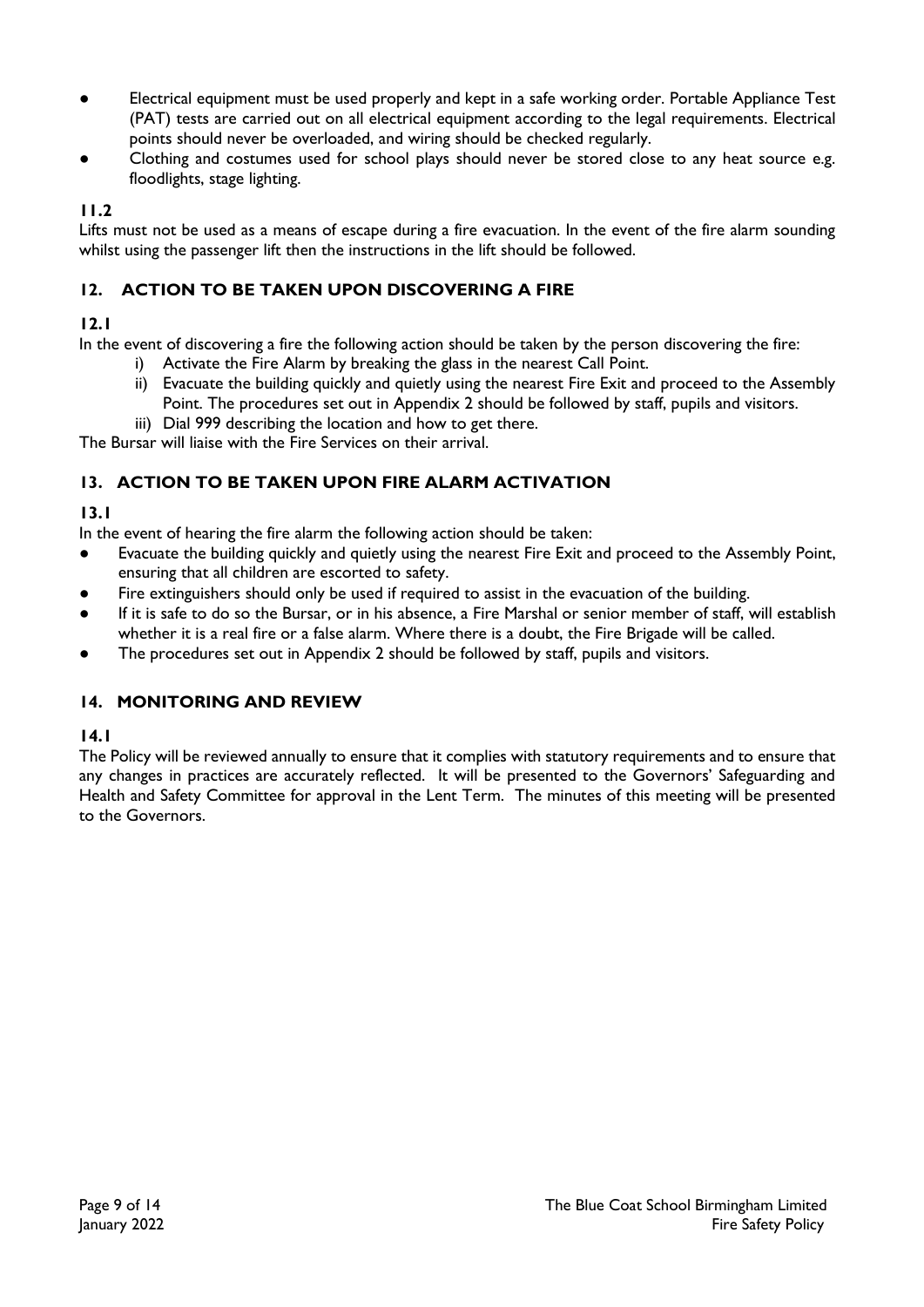# **APPENDIX 1 STAFF TRAINING**

# **Competent Person**

| Gareth Morgan    | 5.2.19 (To be updated in February 2022) |
|------------------|-----------------------------------------|
| Frankie Paterson | 14.8.19 (To be updated in August 2022)  |

# **Fire Marshals (To be updated in February 2023)**

| lan Allmark             | 15.2.21 |
|-------------------------|---------|
| Pip Arch                | 15.2.21 |
| <b>Andy Cotterill</b>   | 15.2.21 |
| Corinna Gregory         | 15.2.21 |
| Kurt Finglas            | 15.2.21 |
| Nancy Inman             | 15.2.21 |
| Vincent Kay             | 15.2.21 |
| Gareth Morgan           | 15.2.21 |
| <b>Luke Moss</b>        | 15.2.21 |
| <b>Frankie Paterson</b> | 15.2.21 |
| <b>Will Sherriff</b>    | 15.2.21 |
| Julie Wilkinson         | 15.2.21 |
|                         |         |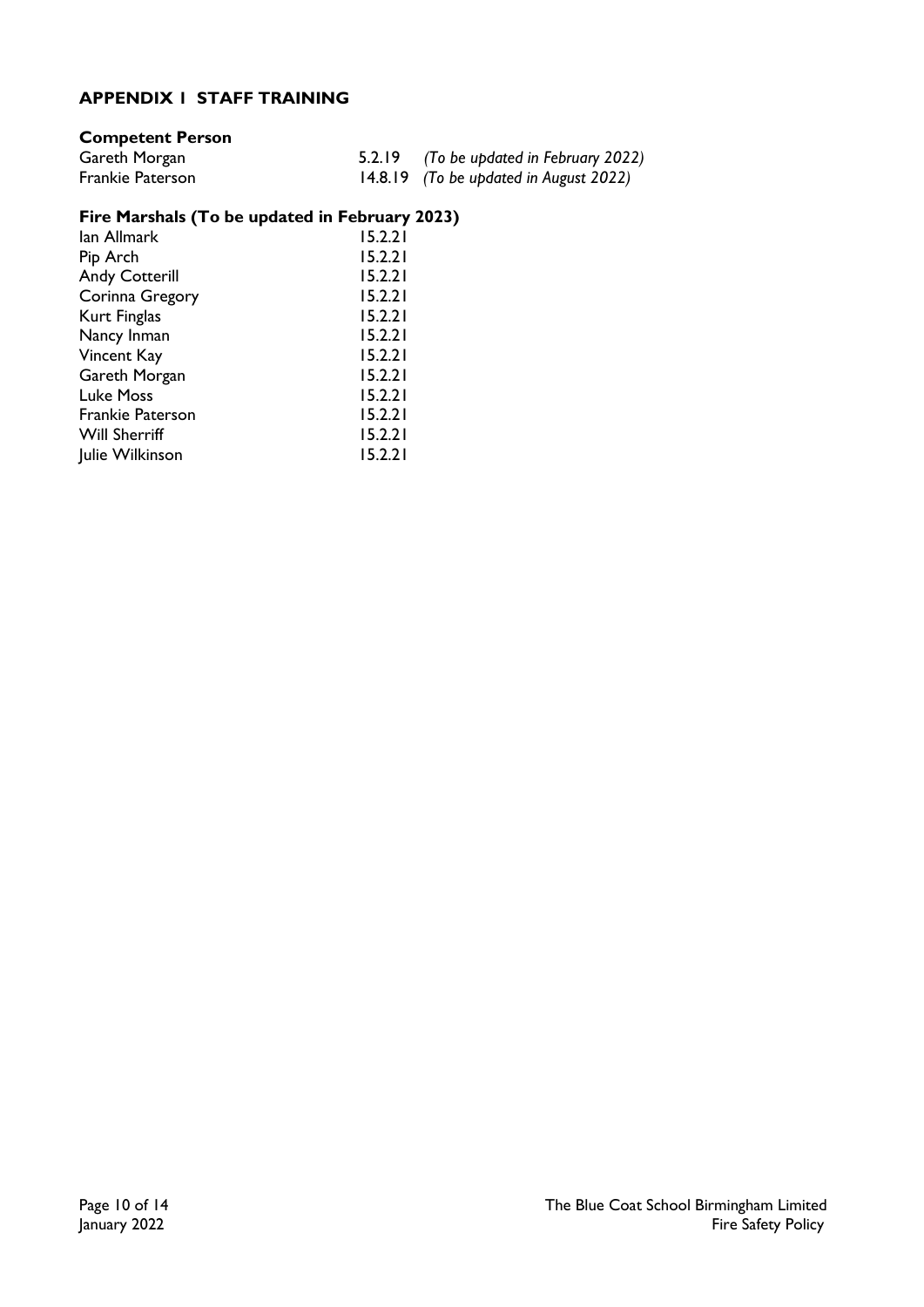#### **APPENDIX 2 ACTION TO BE TAKEN IN THE EVENT OF HEARING A FIRE ALARM**

#### **1. General Principles**

On hearing the fire alarm whilst in the buildings the following action should be taken:

- **1.1.** Evacuate the building quickly and quietly using the most direct, safe available route.
- **1.2.** When the building is being evacuated there should be an adult at the front and back of the Pre-Prep lines of children wherever possible.
- **1.3.** No personal belongings should be taken.
- **1.4.** Proceed to the appropriate Assembly Point: **House 1 – St Philip's / St George's Pitch outside front of House House 2 – St Monica's / St Margaret's Pitch outside front of House House 3 – The Hub Playground facing Pre-Prep House 4 – Pre-Prep (All Saints) Playground facing Pre-Prep House 5 - Pre-Prep (St Martin's) Playground facing Pre-Prep The Annexe Playground facing Pre-Prep Viney Building Grass by flagpole at front of building Sports Centre & Pavilion Pitch opposite The Annexe Prep teaching blocks** including the Centenary **Grass by the pedestrian walkway** Building, Bissell Building and Saville Music Centre. **Chapel Chapel Pitch opposite House 1**  *During the COVID-19 restrictions, appropriate social distancing will be maintained during a fire evacuation as far as possible where required.*
- **1.5.** Ensure that the Fire Service has been called (999).
- **1.6.** Children in Pre-Prep and Prep should assemble in Class (Pre-Prep) or Form (Prep) lines.
- **1.7.** During evacuations during the school day, each Class/Form should stay together in silence under the responsibility of a teacher (usually the Class Teacher or Form Tutor).
- **1.8.** The staff in charge of the children must confirm to the Bursar (or senior member of staff in charge of the evacuation) that all the children are present by raising his or her hand. If a child or adult is not accounted for then this must be reported immediately to a senior member of staff, together with any details about the possible location of the missing person. If it is safe to do so a search will be made but in any event, the information will be passed to the Fire Service as soon as they arrive by a senior member of staff.
- **1.9.** Members of staff who are not inside a building at the time of a fire evacuation should assist with supervising the children as they move to the Assembly Points as soon as they become aware that an evacuation is taking place. Similarly, staff teaching outdoor lessons must assemble the children for whom they are responsible and escort them to the Assembly Points as soon as they become aware that an evacuation is taking place. Staff must not attempt to re-enter the buildings at this time until advised that it is safe to do so.
- **1.10.** In the event of a fire in the Forest School area, the member of staff in charge should ensure that the children are evacuated to the Assembly Point safely and the Estate Team should be alerted. In the event of a fire evacuation whilst children are in the Forest School area, then a member of the Estate Team will alert the member of staff in charge of Forest School.
- **1.11.** If it is safe to do so a trained Fire Marshal will go to the location of the suspected fire to establish whether it is a real fire or a false alarm.
- **1.12.** In the event of a serious fire it might be necessary to move to another location such as the far side of the field by the perimeter fence, the Astroturf, the back pitch opposite The Annexe or offsite at Harborne Academy.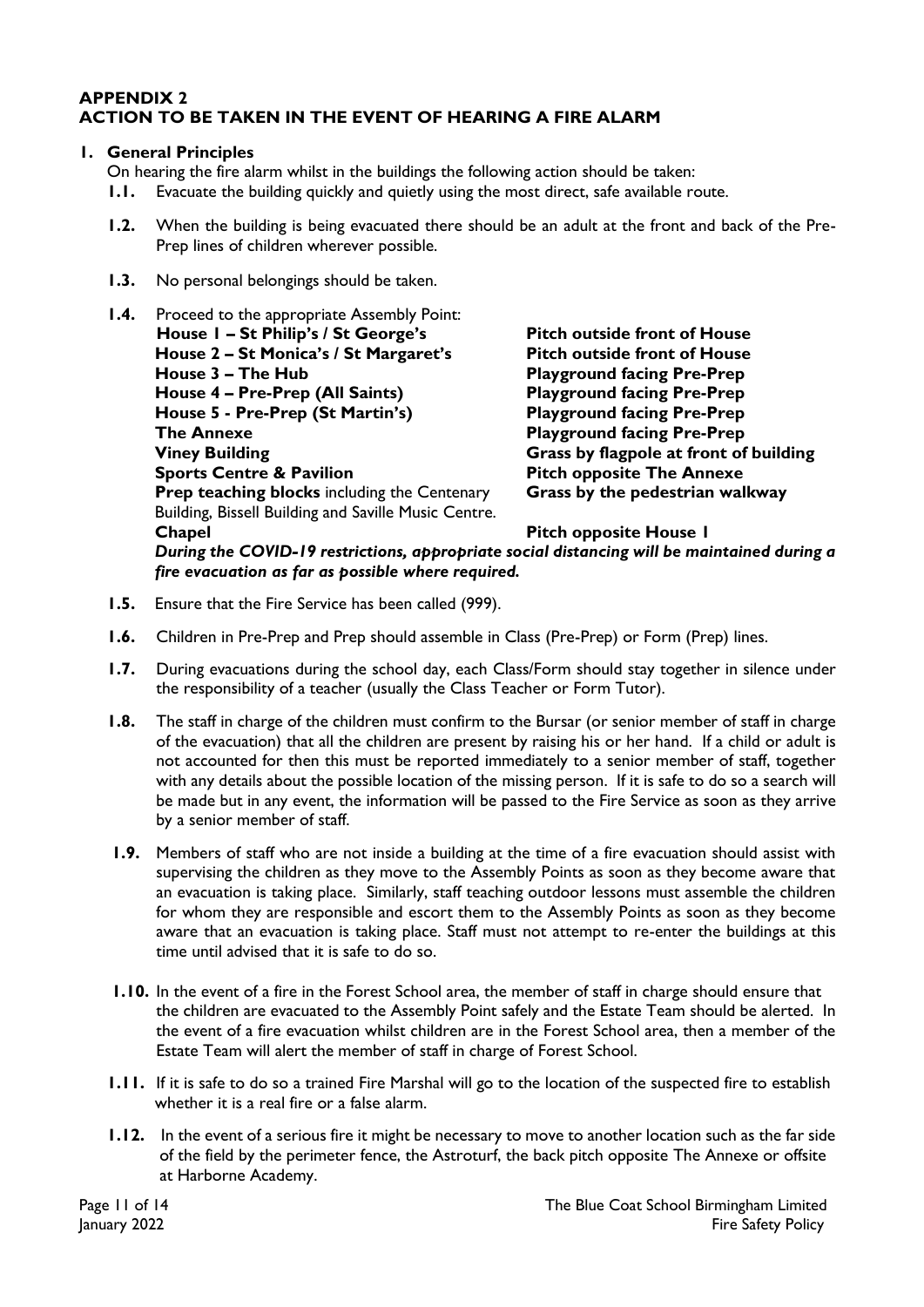- **1.13.** The alarms should not be silenced until the Fire Service arrives (unless it is a false alarm).
- **1.14.** All staff and pupils should remain at the Assembly Points until the Bursar or another senior member of staff advises that it is safe to return into the buildings. Staff must then ensure that the children are escorted safely back to resume their day.
- **1.15.** Parents/carers in the buildings during a fire evacuation must follow the guidance of staff. This is especially important when parents are collecting children from Aftercare or the Year Group collection points and also when they are dropping children off in the morning. Parents/carers must ensure that staff are aware of the whereabouts of their child.

#### **2. Break Times**

On hearing the fire alarm **during break times,** the following action should be taken:

- **2.1** In the event of the fire alarm sounding during Pre-Prep break time any staff inside the building should evacuate the building together with any children they may be supervising. Members of staff should assist in ensuring that the children in the playground are assembled in class groups and that the classes are checked to ensure all children are present.
- **2.2** In the event of the fire alarm sounding during Prep break time the staff on duty outside will instruct the children to line up in their Form groups. All staff inside the buildings should ensure that the building is completely evacuated, and they should join their Form and follow the procedures as outlined above for ensuring that all the children in the Forms are present.

#### **3. Wet Break Times**

On hearing the fire alarm **during wet break times,** the following action should be taken:

**3.1.** In the event of the fire alarm sounding during wet break times the staff supervising the children should instruct the children to leave the building using the prescribed route or an alternative route if the prescribed route is unsafe. The children should then assemble in their Class groups (Pre-Prep) or Form groups (Prep) at the Assembly Points. All other staff should ensure that all the rooms have been evacuated and they should then help with the evacuation of the children. All members of staff who are available should help to check that no one is missing.

#### **4. Pre-Prep**

- 4.1 In the event of a fire evacuation **before 8.30 am** the staff ensure that the children are safely escorted from the building. Class Teachers will be expected to account for the children under their supervision. All other staff who are present in the buildings should assist in the evacuation and in the supervision of the children at the Assembly Point.
- 4.2 In the event of a fire evacuation **during the School Day,** the staff ensure that the children are safely escorted from the building. The member of staff who is responsible for the children must take the red laminated card with them to check for any missing children against the class list.
- 4.3 In the event of a fire evacuation **during Aftercare or activities (3.30 – 5.45 pm),** the staff or Activity Provider ensure that the children are safely escorted from the building. A member of staff or the Activity Provider takes the signing in/out sheets to check for any missing children against these records. All other staff who are present in the buildings during Aftercare or activities assist in the evacuation and in the supervision of the children at the Assembly Point.
- 4.4 The Pre-Prep secretary or a member of SLT will ensure that all staff members and visitors are accounted for.

#### **5. Prep**

- 5.1 In the event of a fire evacuation **during arrival time (8 – 8.25 am)** the staff on duty ensure that the children are safely escorted from the building. The Year Group staff (or other members of staff on duty) will take the signing in register, as the building is evacuated to check that all the children are accounted for. All other staff present in the buildings at this time should assist in the supervision of the children at the Assembly Point.
- 5.2 In the event of a fire evacuation **during the School Day,** the staff ensure that the children are safely escorted from the building. A member of the office staff will bring the Fire folder containing the Form Lists. The Form Lists are given to the Prep teachers so that they can account for the children. The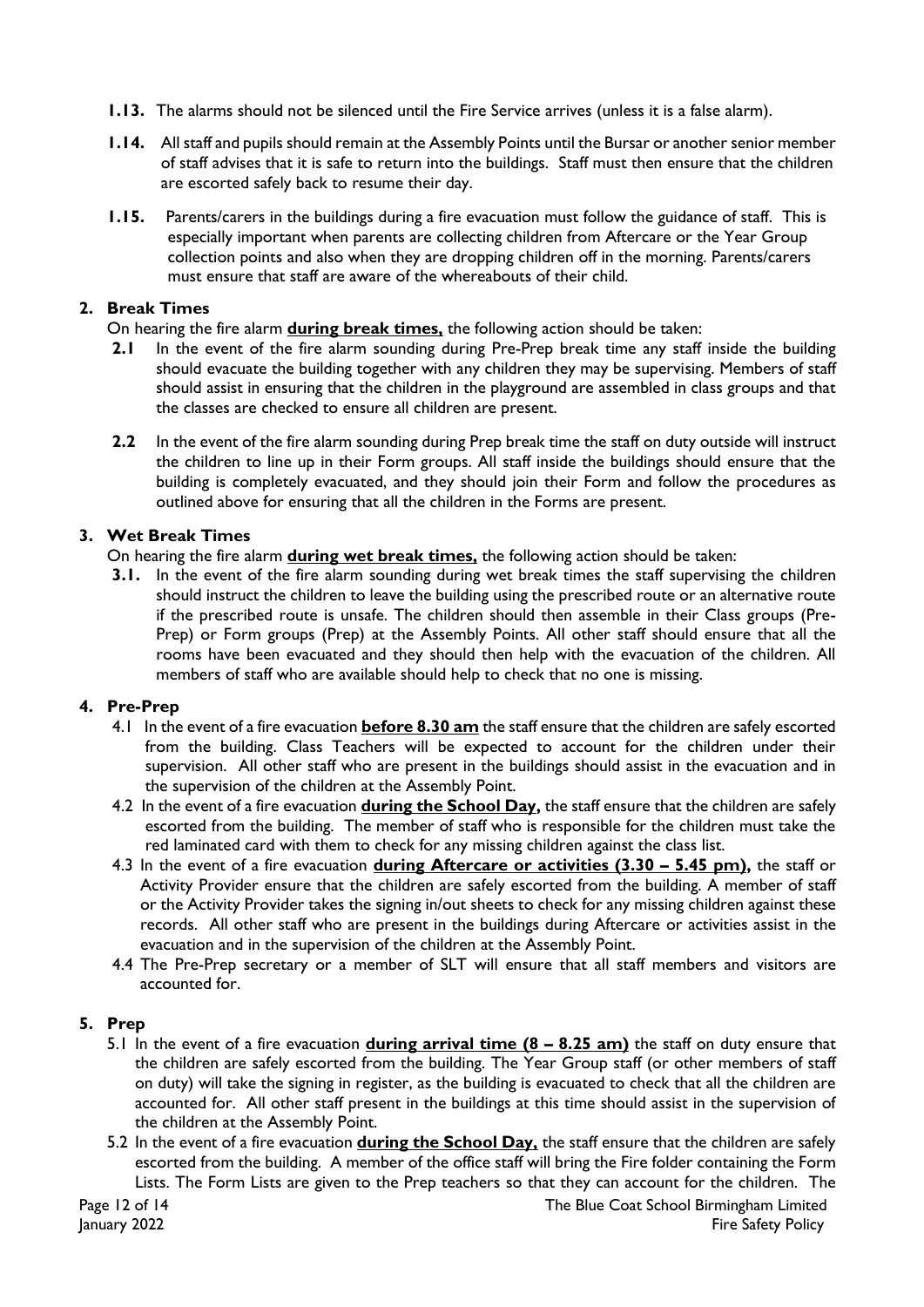absence list is also brought out by a member of the office staff to enable staff to account for any missing children.

- 5.3 In the event of a fire evacuation **during afternoon Year Group time or activities (4 – 5.45 pm),** the staff on duty or the Activity Provider ensure that the children are safely escorted from the building. The Year Group staff or other members of staff on duty or the Activity Provider will take the signing out sheets and the fire lists, together with the absentee lists, team sheets, activity lists and any other records of children off premises. These lists are used to account for any missing children. All other staff present in the buildings at this time should assist in the supervision of the children at the Assembly Point.
- 5.4 The Head of Prep or another senior member of staff will ensure that all staff members and visitors are accounted for.